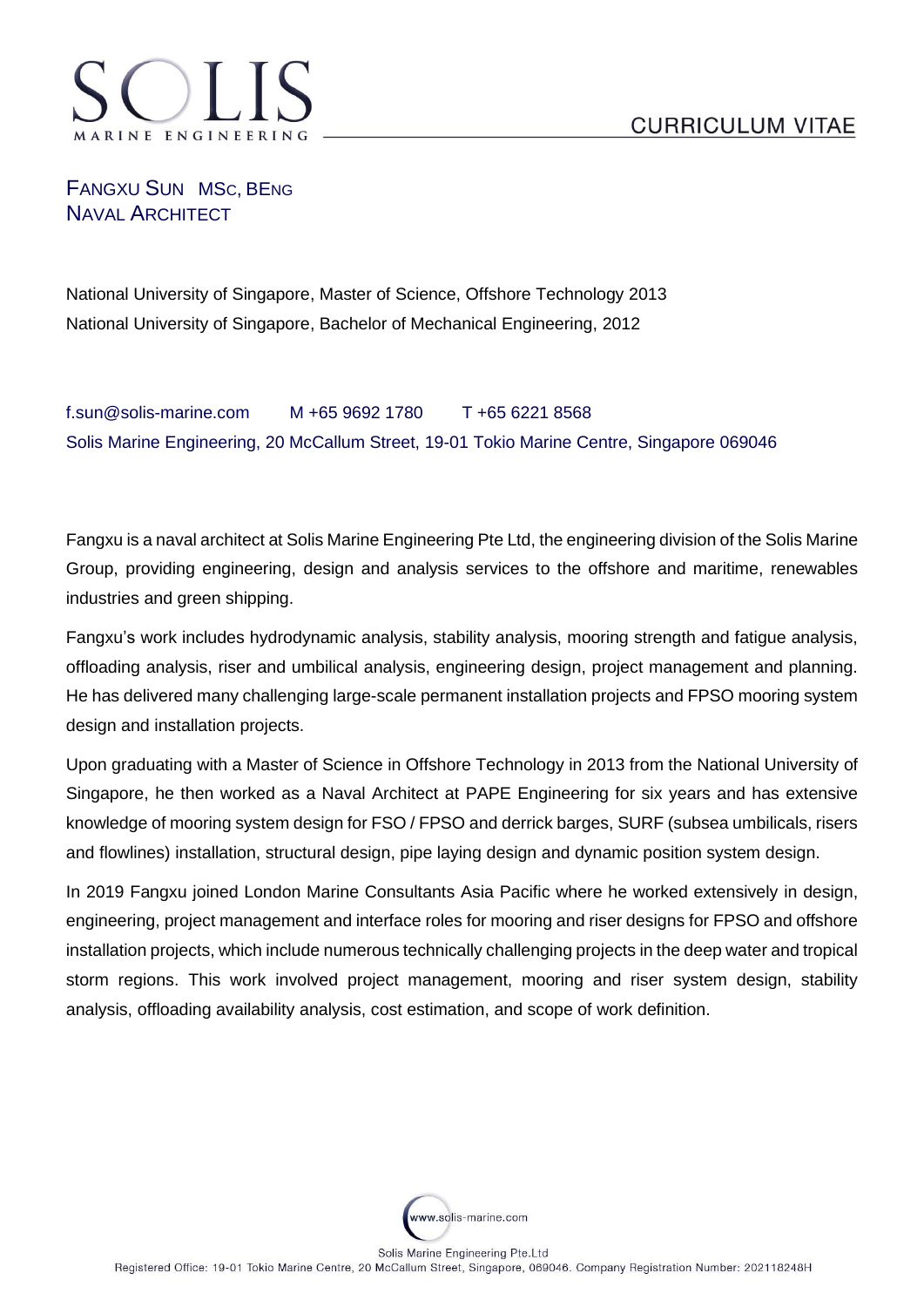## EMPLOYMENT HISTORY

## SOLIS MARINE ENGINEERING PTE LTD., SINGAPORE, 2022 – PRESENT

Green Fuel Vessel Conversion Projects

• Stability analysis for vessel conversion.

### MARINE CONSULTANT ASIA PACIFIC, SINGAPORE, 2019 – 2022

World Carrier Corporation – Etame FSO Project

- Basis of design for the mooring system.
- Mooring strength and fatigue analysis for the spread mooring system of the FSO.
- Hydrodynamic, motion and green water analysis for the FPSO.

#### Oil Search – Turret Pre-FEED

• Definition of the scope of work, responsibilities, controls and coordination procedures for contractors of the FSO turret mooring system in the FEED phase.

EXMAR – Leviathan FLNG Phase2

• Hydrodynamic and motion analysis for the FLNG.

Yinson – Atlanta 2 FPSO (Water Depth 1540m)

- Liaise with client as interface engineer.
- Mooring strength analysis for the spread mooring system of the FPSO.
- Static and dynamic riser and umbilical analysis for the FPSO.
- Availability analysis for the offloading operation.

World Carrier Corporation – Okwok FPSO Project

- Client liaison as interface engineer.
- Mooring strength analysis for the spread mooring system for FPSO.
- Hydrodynamic, motion and green water analysis for FPSO.

TK-Ocyan – FPSO Pioneiro de Libra (Water Depth 1920m)

- Mooring fatigue analysis for the external turret mooring system of the FPSO.
- QA of the mooring strength analysis.

ICON – Barge Mooring and Motion Analysis

Stability, hydrodynamic and motion analysis for barge.

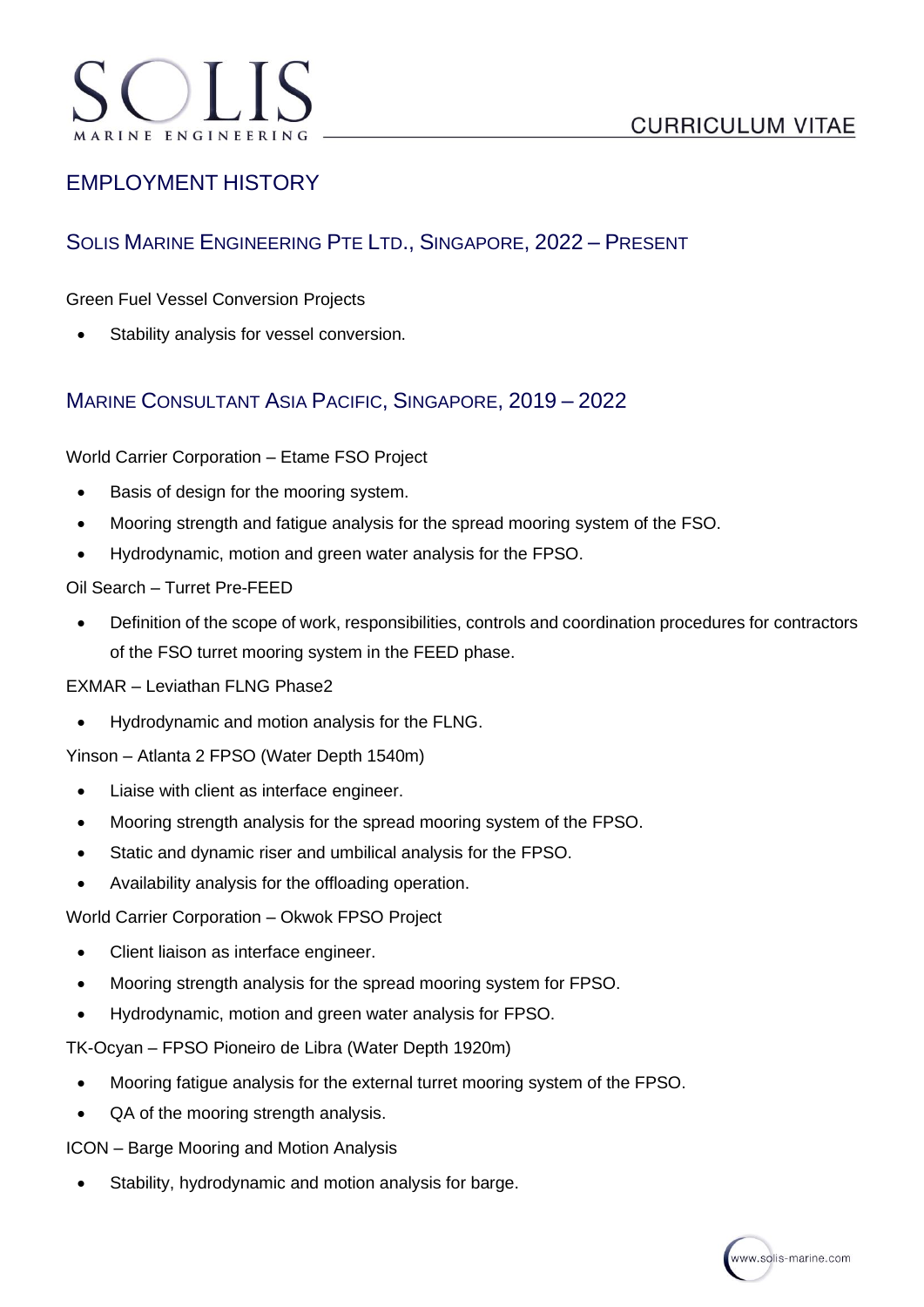• Mooring strength analysis for the barge during installation, for both operational and stand-off position.

SHIPLOAD – FSU Mooring Study.

ARINE ENGINEERIN

- Project management and planning.
- Client liaison as interface engineer.
- Mooring strength analysis and anchor pattern selection and optimisation.

TYLin – Proposed Condominium Development at Harbourfront Avenue (Plot 4)

- Project management and planning.
- Client liaison as interface engineer.
- Stability analysis for concrete floating swimming pool.
- Frequency domain motion analysis for concrete floating swimming pool.

TYLin – Innovative Mooring Solutions for the Optimisation of Sea Space at Anchorages in Singapore

- Project management and planning
- Client liaison as interface engineer.
- Compartmentalisation and stability analysis for floating deck.
- Motion and green water analysis for floating deck.
- Mooring strength and berthing analysis for side-by-side FSRUs and floating deck.
- Vires Batangas LNG Terminal Mooring System
	- Preliminary mooring strength analysis for internal column turret mooring system.
- HBA Nam Du Turret Mooring System
	- Mooring strength analysis and mooring system selection between spread mooring system and turret mooring system.
	- Cost estimation for different mooring system.

#### MVOT – FSO Orkid

- Hydrodynamic assessment for loading condition and calibrate the roll damping based on the RAOs provided by client.
- QA of mooring strength analysis.

#### Cortez – FPSO Berantai

- Riser system verification for the newly installed riser.
- Review and QA of the Fibre Optic Cable installation analysis.

#### DRL – Husky FPSO

Review and quality assurance for green water analysis.

#### OMNI – FSO Erawan

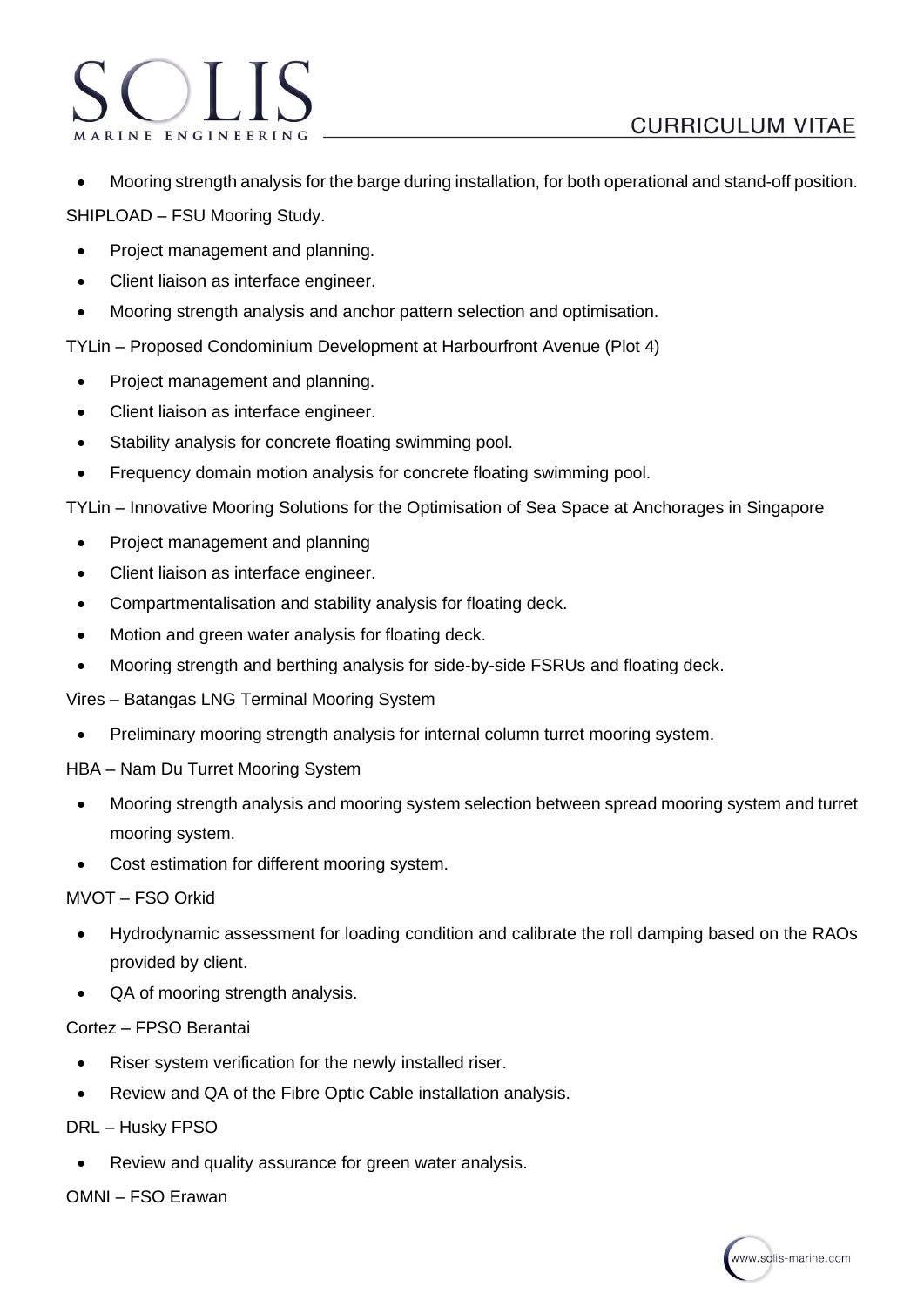- ARINE ENGINEERIN
- Mooring strength analysis for detailed strength design of the external cantilever mooring system.

# PAPE ENGINEERING PTE LTD, 2013 – 2019

ONGC – Pipeline Replacement Project-4 / Daman Development Project / C-26 Cluster Pipeline Project

- Lead structural design for riser/I-tube clamps including design and material selection for all plates, stiffener, stubs and bolts & stress and feasibility check. Supervision of drafting of clamp detailed drawings.
- Material-take-out (MTO) for procurement for clamp fabrication.
- Liaison with fabrication yard during fabrication of all clamps to provide technical support to ensure the fabricated clamps are in line with the design and validation the alteration request raised by the fabrication yard.

KRIS Energy – Wassana Field Development, EPC of Calm Buoy & Associated Mooring System

• Mooring strength and fatigue analysis, and anchor pattern preparation for SPM system including DOC, DEC and offloading conditions.

PETRONAS – SK316 Development Project

- Mooring strength analysis and anchor pattern preparation for jacket upending and topside lifting operations in operational and survival conditions.
- Anchor deployment procedure for topside float over operation.

MISC – Provision of Engineering, Supply and Delivery of One Calm Buoy for Underbalance Drilling (UBD) Campaign

• Mooring strength analysis and anchor pattern preparation for SPM system including DOC, DEC and offloading conditions, heading and weather vanning restriction analysis.

OMNI – NONG YAO Filed Development, FSO Supply of Calm Buoy with Associated Mooring System

• Mooring strength analysis and anchor pattern preparation for SPM system including DOC, DEC and offloading conditions.

PTSC – Su Tu Field Development

• Mooring strength analysis and anchor pattern preparation for pipelay activities from start-up to laydown including operational and survival conditions, and for various lifting analysis including spools, expansion loops, riser guard and topsides.

ConocoPhillips – South Belut Project